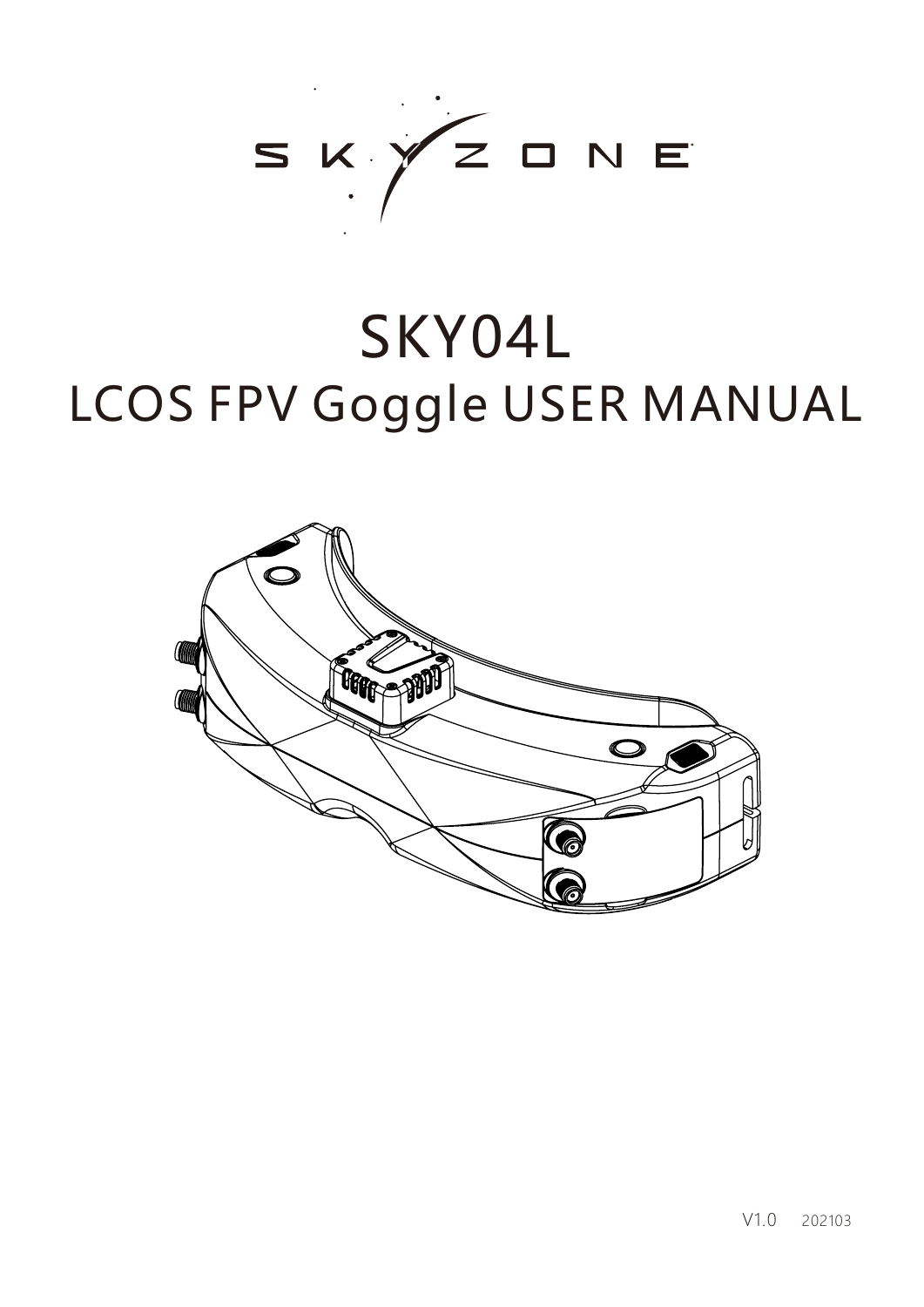# **Specifications**

| Specifications                |                                                     |  |  |  |  |  |  |
|-------------------------------|-----------------------------------------------------|--|--|--|--|--|--|
|                               | SKY04L                                              |  |  |  |  |  |  |
| Screen                        | <b>LCOS</b>                                         |  |  |  |  |  |  |
| Resolution                    | 1280X960                                            |  |  |  |  |  |  |
| FOV (Diagonal)                | $39^\circ$                                          |  |  |  |  |  |  |
| <b>Aspect Ratio</b>           | 4:3/16:9                                            |  |  |  |  |  |  |
| Focus                         | $-6$ $\sim$ +6 adjustable                           |  |  |  |  |  |  |
| Interpupillary distance (IPD) | $58 - 71$ mm                                        |  |  |  |  |  |  |
| Receiver                      | 5.8Ghz 48CH SteadyView Receiver                     |  |  |  |  |  |  |
| Language                      | 10 Languages                                        |  |  |  |  |  |  |
| Power Supply                  | DC 6.5-25.2V/USB 5V                                 |  |  |  |  |  |  |
| <b>Power Consumption</b>      | 720mA at 12V                                        |  |  |  |  |  |  |
| <b>DVR</b>                    | H264, 30fps, MOV 6Mbps, SD Card support up to 128Gb |  |  |  |  |  |  |
| <b>Head Tracker</b>           | 3-axis Accelerometer, 3-axis gyroscope              |  |  |  |  |  |  |
| <b>Dimentions</b>             | 185*75*67mm                                         |  |  |  |  |  |  |
| Weight<br>267g                |                                                     |  |  |  |  |  |  |

## BAND/CHANNEL table

| BAND/CH table           |                 |                       |                 |       |                 |                 |                 |                 |  |
|-------------------------|-----------------|-----------------------|-----------------|-------|-----------------|-----------------|-----------------|-----------------|--|
| BAND/CH                 | CH <sub>1</sub> | CH <sub>2</sub>       | CH <sub>3</sub> | CH4   | CH <sub>5</sub> | CH <sub>6</sub> | CH <sub>7</sub> | CH <sub>8</sub> |  |
| A                       | 5865M           | 5845M                 | 5825M           | 5805M | 5785M           | 5765M           | 5745M           | 5725M           |  |
| B                       | 5733M           | 5752M                 | 5771M           | 5790M | 5809M           | 5828M           | 5847M           | 5866M           |  |
| E                       | 5705M           | 5685M                 | 5665M           | 5645M | 5885M           | 5905M           | 5925M           | 5945M           |  |
| F                       | 5740M           | 5760M                 | 5780M           | 5800M | 5820M           | 5840M           | 5860M           | 5880M           |  |
| $\overline{\mathsf{R}}$ | 5658M           | 5695M                 | 5732M           | 5769M | 5806M           | 5843M           | 5880M           | 5917M           |  |
|                         | 5362M           | 5399M                 | 5436M           | 5473M | 5510M           | 5547M           | 5584M           | 5621M           |  |
| Sensitivity             |                 | $-98$ d $Bm±1$ d $Bm$ |                 |       |                 |                 |                 |                 |  |
| Antenna port            |                 | 2 X SMA-K,50ohm       |                 |       |                 |                 |                 |                 |  |

# Package Included

- 1. Goggles\*1
- 2. Receiver Module\*1
- 3. Faceplate\*2(wide and narrow)
- 4. Sponge with velcro\*1
- 5. Zipper case\*1
- 6. Power cable\*1
- 7. Headtracker cable\*1
- 8. 5.8GHz 2dB antennas\*2
- 9. Video/Audio Cable\*1
- 10. USB-C Cable\*1
- 11. User Manual\*1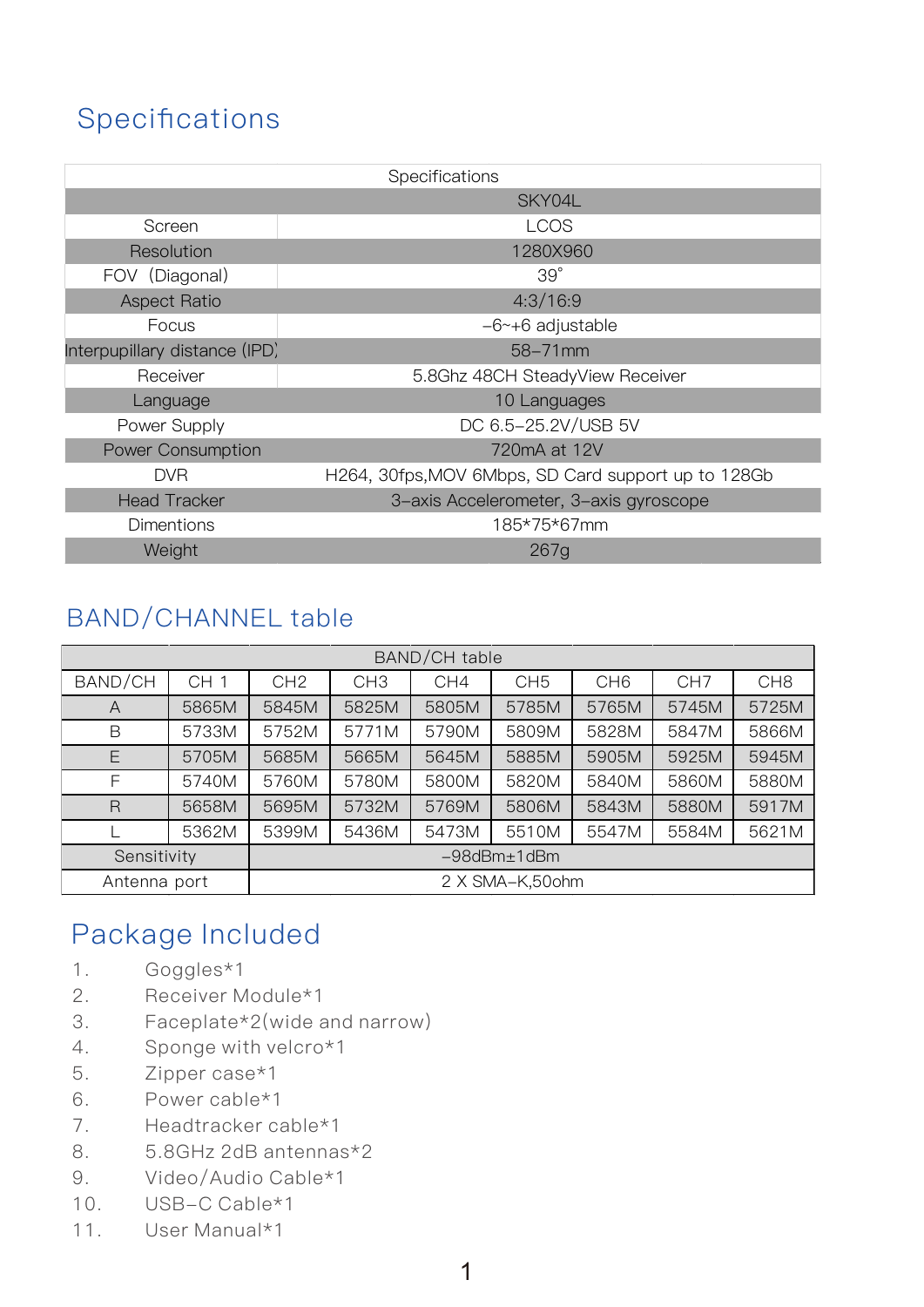# Diagram





- 1.DC PORT(5.5\*2.1mm)
- 3.USB C port
- 5.Focus adjustment wheel
- 7.SD card slot
- 9.Earphone jack
- 11.Record/Delete
- 13.CH/BAND/Search/Brightness



- 2.Head tracker port
- 4.IPD Slider
- 6.HDMI input
- 8.AV IN/OUTPUT
- 10.Volume/ Mode/Drone Finder
- 12.System Menu/Headtracker
- 14.Power/Fan

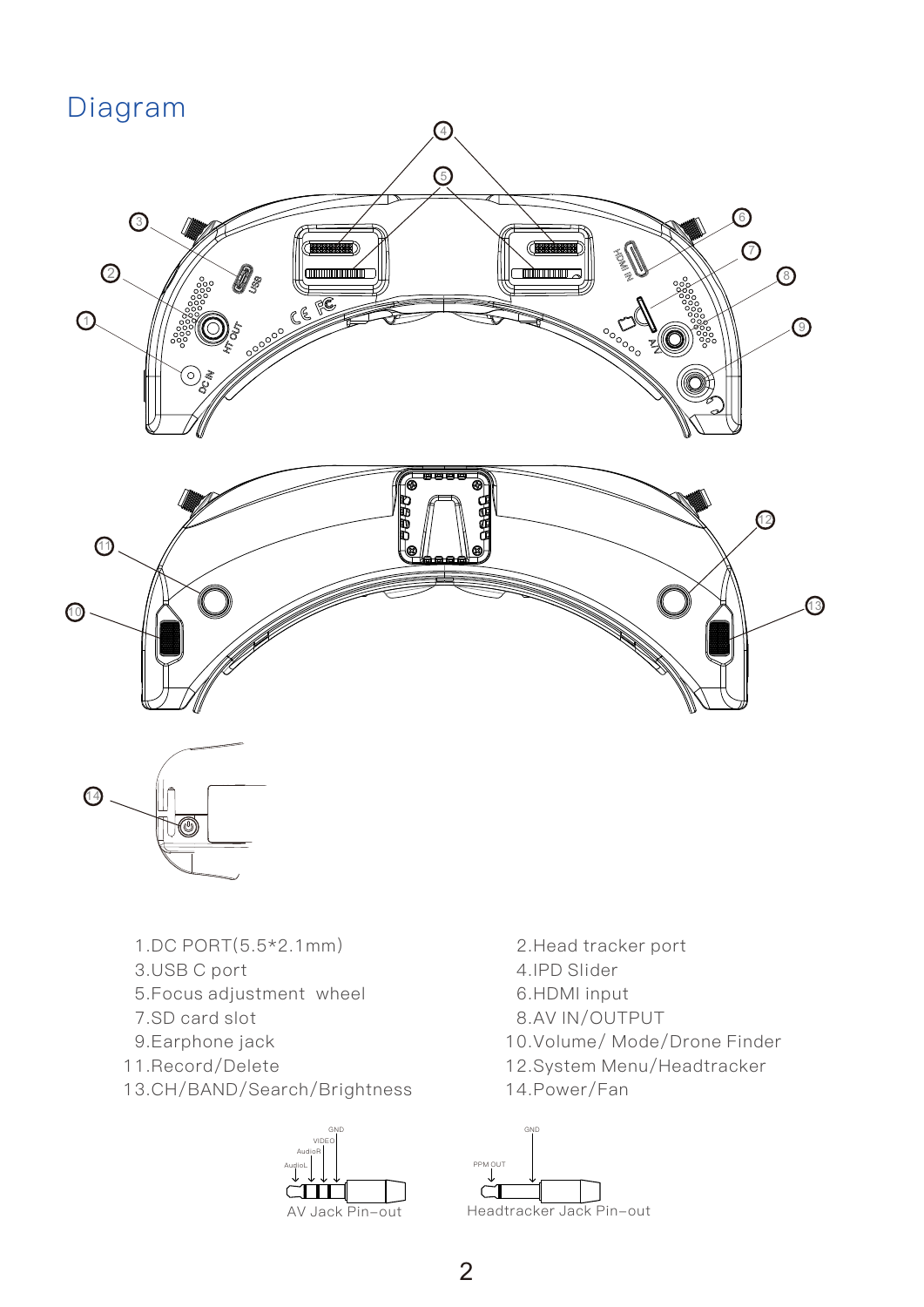# Introduction

The SKY04L is lite version(also LCOS version) of SKY04 series. with focus adjustment, 1280\*960 high resolution LOCS screen , the screen have vivid color , pilot can see more details in the racing .

With steadyview receiver , the receiver merge two signals to one, avoid image tearing and rolling, make image more stable and clear in challenging condition.

The new designed optics have focus adjustment feature and 39 degree field of view, give pilots more immersive FPV experience.

The new OS with 10 languages to set select, pilot have no trouble with the menu system, with shuttle wheel and new user interface, pilot can set all the settings just by rolling the wheel without taking off the goggle.





Diversity **SteadyView**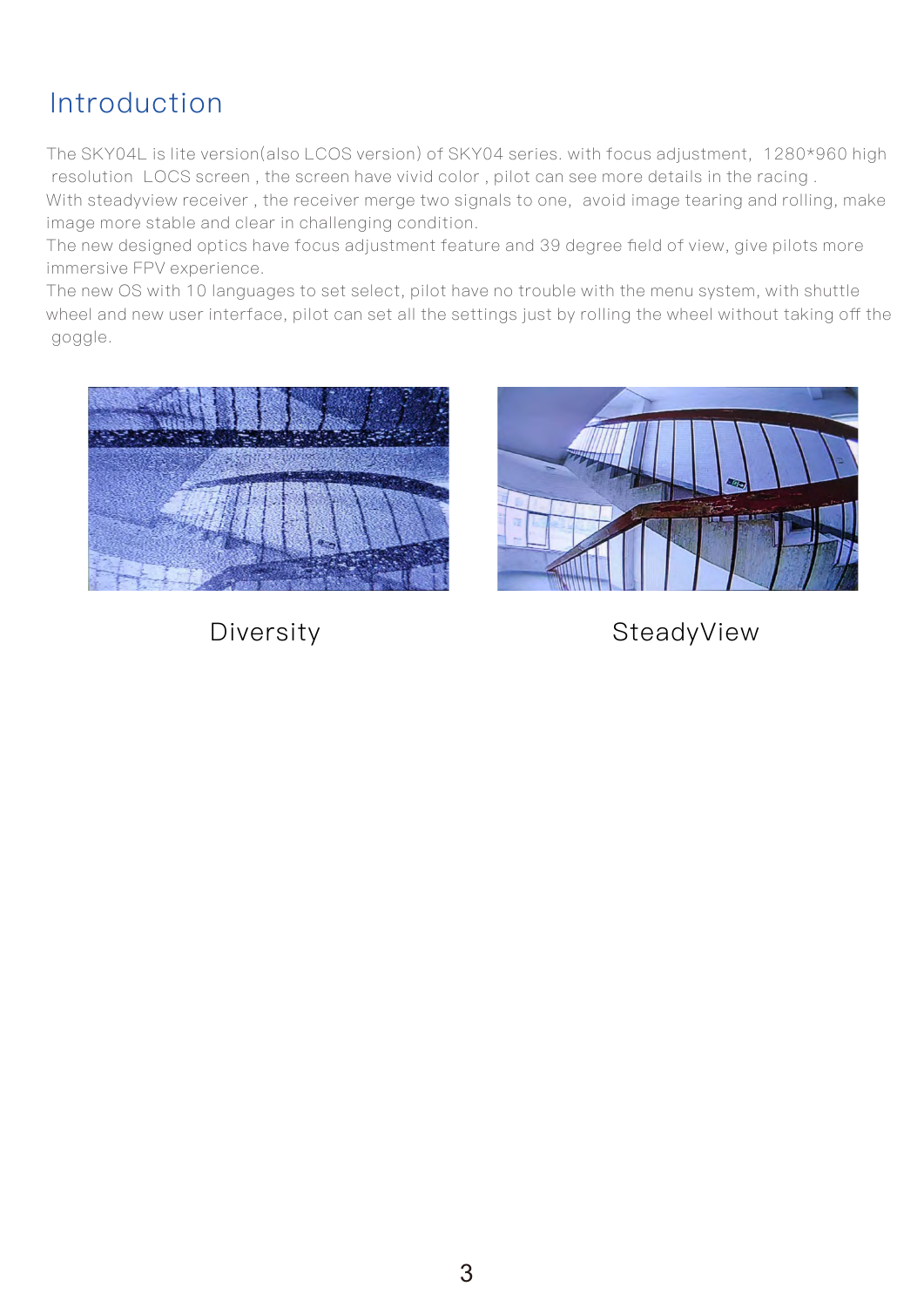# DO NOT EXPOSE THE LENS DIRECT TO SUNLIGHT, OTHERWISE THE SCREEN WILL BURN IN.

# Quick Start Guide

- 1.Install the antenna and faceplate.
- 2.Use power cables to connect battery to the goggles, goggles can power by 2~6cell lipo battery, hold the power button to turn on.
- 3.Focus adjustment: move the focus adjustment wheel to focus, close one eye to adjust the focus, you can pop up the OSD menu as the template, when the image is clear, repeat the process with the other eye. 4.IPD adjustment: move the IPD slider until there is no double vision of the image.

## Band /Channel / Receiver mode setting

- <sup>1</sup>. Press the right wheel, then roll right wheel to change channel, press the wheel again switch to Band setting mode, then roll the wheel to change the Band. Press wheel again to select diversity or Mix mode.
- 2. No wheel operation for 3 seconds, RF setting will quit the channel setting mode.
- 3. Hold the right wheel to pop up search menu, press the right wheel to start auto search, after searching all the frequency, receiver will work on the strongest signal. Roll the right wheel to manually select the channels, hold the right wheel to quit searching.

Some camera on market didnt follow standard NTSC/PAL signal, cause the receiver confusing in Mix mode, It will cause image getting dark, color distortion, rolling image, user can switch to diversity mode to solve this issue.

## Volume Setting

- ·In all mode preview mode, roll the left wheel to adjust the volume.
- ·Volume setting is only effective on earbud. Not effective on AV OUT volume.
- ·System didn't save the volume setting, in case of the volume is too high in AVIN or RF mode.

### MODE MENU

- ·Short press the left wheel to pop up mode menu.
- ·RF normal: this mode is normal 48 CH receive mode.
- ·RF Racing: this mode will make receiver only work on RaceBand.
- ·RF Third-Party: in this mode, the goggles button cant control the external receiver, also the OSD of the goggles cant read the band/channel of the receiver.
- ·AVIN: When enable the AV IN mode . The NTSC and PAL system format can be supported to be automatically switched. The receiver module will be automatically turned off to save the power.
- ·HDMI IN: the receiver module and the video recording module will be automatically turned off to save the power.
- ·Playback: in this mode, customer can review the DVR files.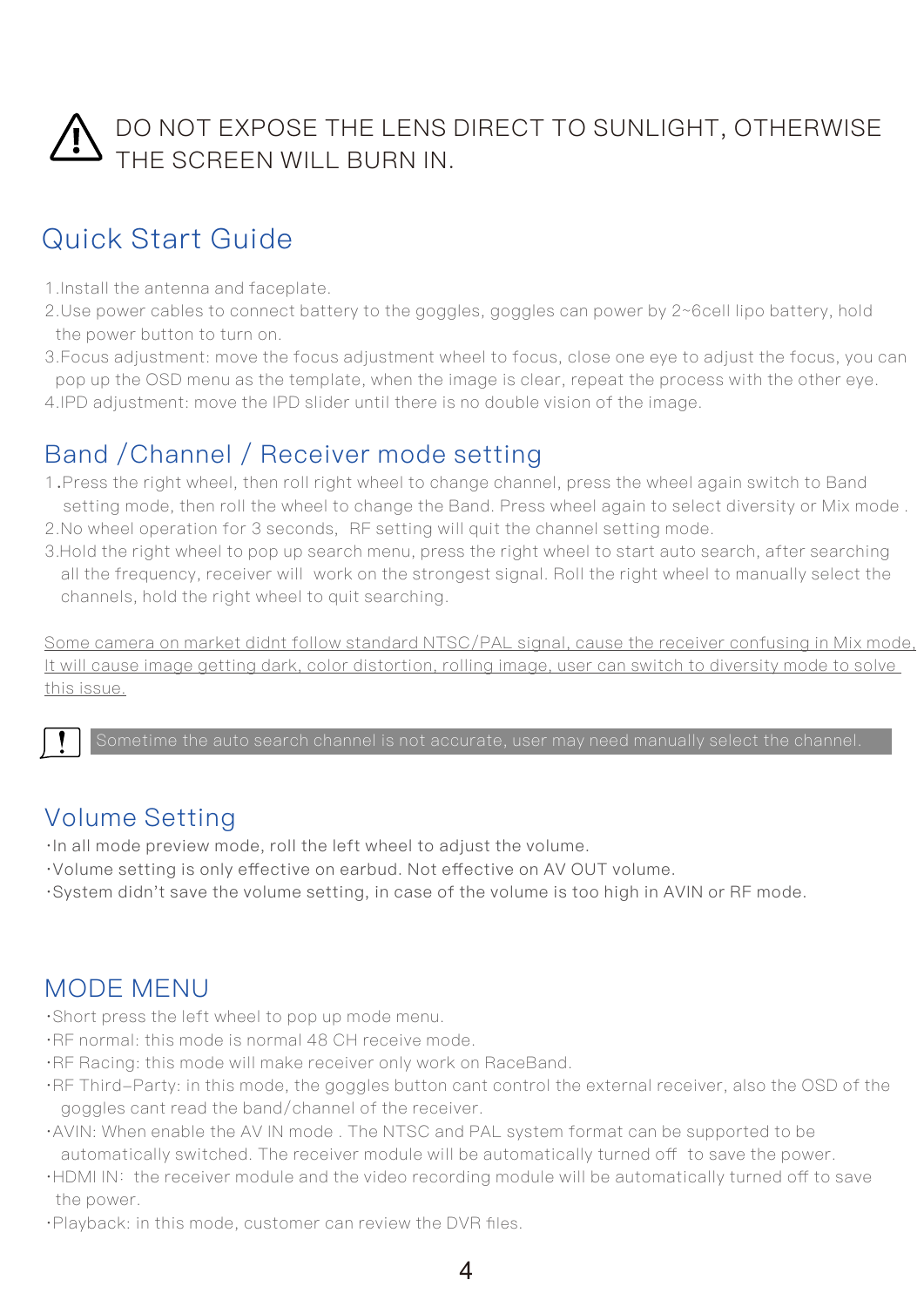#### PLAYBACK

- · In playback mode, roll right wheel to choose the DVR, short press right wheel to play and pause .
- ·Left wheel to adjust the volume.
- · When playing the DVR, roll the right wheel to fast forward or fast backward.
- · Press the Right button to quit DVR .
- · Press the Left button to delete DVR.

# Setting

- ·Short press right button to pop up or quit system menu.
- ·Roll right shuttle wheel to navigate, press the wheel into the sub menu.

## Head Tracking

- ·The head tracking button is on the right side of the goggles.
- ·The gyro required for an initialization time. When it is powered on, goggles must be kept horizontal and stable as long as possible. When hearing the sound of a "beep", the initialization is done.
- ·Hold HT button to reset the PPM signal to the center, goggles will beep when press the button.

Disable the Headtracker can save the gyro initialization time to speed up goggles boot time.

#### Image

In image setting menu, customer have standard, bright, vivid, soft and 3 customized files to select. Customer can adjust Brightness, Contrast, Saturation, Hue and Sharpness to suit different environment . in 3 user 1/2/3, the image setting can not change in 4 pre-set files.

# DVR

- ·Left button is record button and stop button.
- ·Build in DVR H264 encoding, SD card recommend Class10, SD card can support up to 128GB.
- ·SD card must be formatted into FAT32 , user can get into system menu to select the Format SD .
- ·The video recording function can be used in both the RF Mode and the AV IN Mode.
- ·By default, when recording the video (including: Recording the sound), the "sound recording" function can be turned off in the system menu, then the video signal can be recorded only.
- ·Automatic recording: enable this function , if the video signal has been detected, the recording will be activated automatically. The recording function can also manually be stopped by press the REC button. <Auto&Follow> on, the DVR will auto start recording when video signal is on, and stop recording after 30s when signal is cut, if signal is on again, DVR will start recording again.

<Follow> Press the REC button to manully start recording,DVR will stop recording after 30s when signal is cut, but it will auto start recording when signal is on. press REC button agian can manully stop rec to save SD card space.

- ·Cyclic recording:Overwriting of older recordings on or off (in case of storage space is wasted).
- ·The video recording File will be automatically divided into the multiple Files. In the menu system, the video length can be set as: 5 minutes, 10 minutes, 20 minutes and 30 minutes. The default video length can be set as 30 minutes / each File.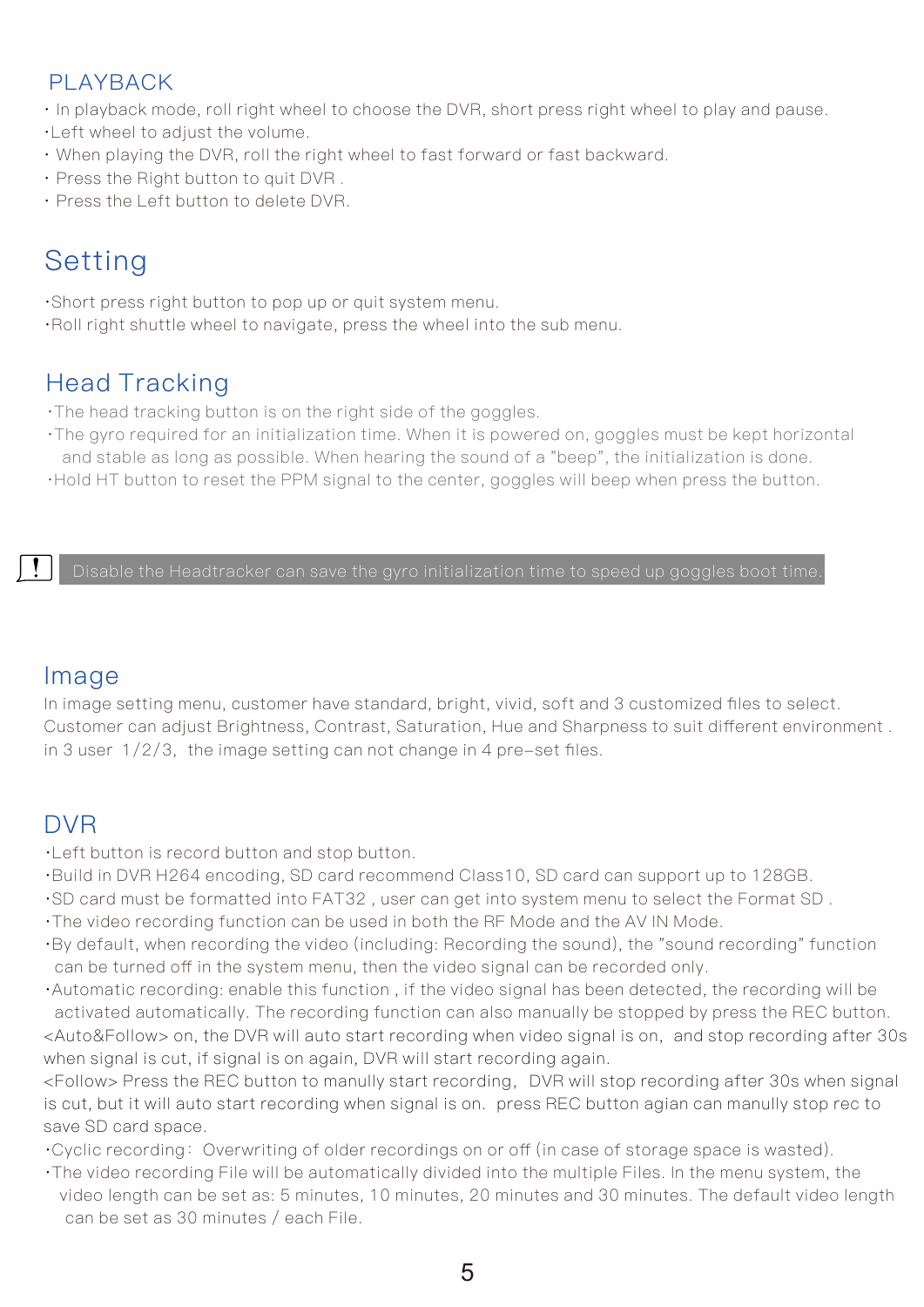·If the power has been suddenly disconnected in the video recording process, the DVR will be damaged. The goggles have repairing function. After entering into the Playback mode, the last DVR file will be automatically checked. If it has been damaged, the DVR file will be automatically repaired.

## **Display**

- · In Display setting menu, customer can set the topbar OSD time, disable OSD time out, the OSD always on.
- ·In Display menu, customer can set the RSSI icon: Icon + percentage, Icon, Percentage, Disable, also adjust the vertical position of the RSSI.
- ·The Luminance of the LCOS screen and be adjust in the menu (8 stage, default is 5).Normally do not set the brightness too high unless the image is dim.

· Sleep MODE: To prevent screen burn out, the goggles have sleep mode, The sleep mode can be set in the menu( 1minute 3minutes 5 minutes, default 3 minutes.) When sleep mode is enabled the goggles will detect the movement of the goggles (via headtracker gyro), when the goggles stay still to the preset time , the buzzer will beep , after 10 seconds, the goggles will switch to sleep mode , the screen will turn off, move the goggles to quit sleep mode.

· In Display setting menu, customer can change the aspect ratio(4:3 or 16:9), default is 4:3. also user can switch to small fov mode, image will cut at the edge on screen.

· When sleep mode is triggered, the rest functions of goggle is still working (receiver ,DVR etc).

To quit Sleep mode: Move the goggles when hearing beep.

# SYSTEM MENU

- ·Power supply menu, user can choose battery type(2S~6S) to make sure goggles show real capacity of the battery
- $\cdot$ Voltage calibration gives user  $\pm 0.9V$  range to adjust the voltage, when calibrate the voltage, use multimeter to measure the loaded voltage of the battery, then use shuttle wheel to adjust voltage.
- ·RSSI Calibration: use can calibrate the RSSI in this menu, to calibrate the RSSI, user need remove the antenna, and turn off the VTX, then select yes, when calibration is done, the goggle will beep.
- ·System Language can select in to: English, French, German, Russian, Italian, Portuguese, Spanish, Chinese, Japanese, Korean.
- ·The built-in fan can not only be mainly used for defogging, but also can be used to dissipate the heat I ·
- . the speed of fan can be set in the system menu, press the POWER button to start up/stop the fan.
- . ·Factory Reset : User can reset all the functions and settings in this menu.
- ·DVR FW upgrade:User can upgrade DVR Firmware from SD card in this menu.
- ·Firmware version :Goggles Firmware , DVR Firmware version and Serial Number will show in this menu.



The function of the wheel and buttons can be swapped from left side to the right side, make to adapt left handed user. when rotary switch is enabled, all the functions in manual are changed from left to right